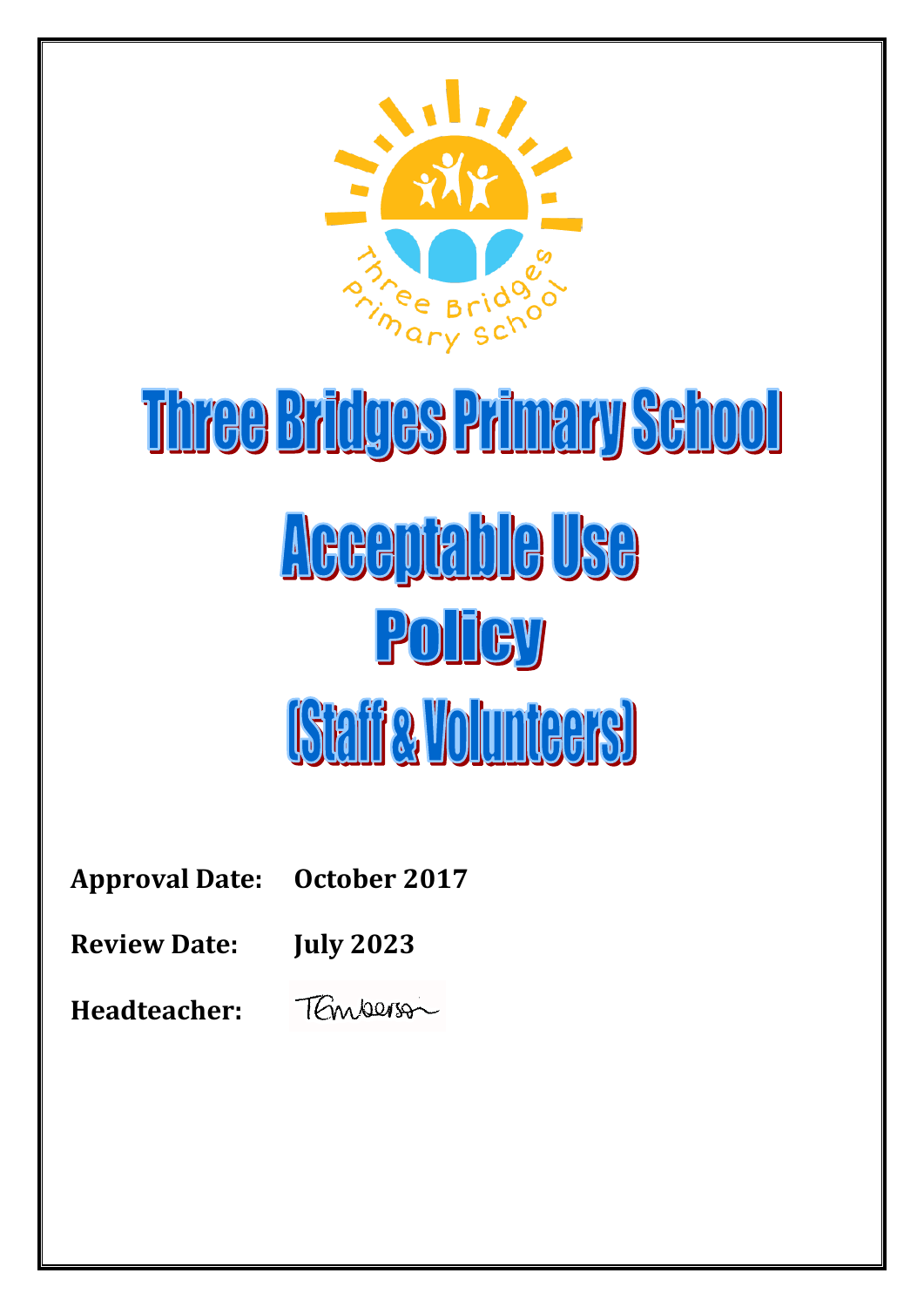# **School Policy**

New technologies have become integral to the lives of children and young people in today's society, both within schools / academies and in their lives outside school. The internet and other digital information and communications technologies are powerful tools, which open up new opportunities for everyone. These technologies can stimulate discussion, promote creativity and stimulate awareness of context to promote effective learning. They also bring opportunities for staff to be more creative and productive in their work. All users should have an entitlement to safe access to the internet and digital technologies at all times.

# **This Acceptable Use Policy is intended to ensure:**

- that staff and volunteers will be responsible users and stay safe while using the internet and other communications technologies for educational, personal and recreational use.
- that school systems and users are protected from accidental or deliberate misuse that could put the security of the systems and users at risk.
- that staff are protected from potential risk in their use of technology in their everyday work.

The school will try to ensure that staff and volunteers will have good access to digital technology to enhance their work, to enhance learning opportunities for students/pupils learning and will, in return, expect staff and volunteers to agree to be responsible users.

## **Acceptable Use Policy Agreement**

I understand that I must use school systems in a responsible way, to ensure that there is no risk to my safety or to the safety and security of the systems and other users. I recognise the value of the use of digital technology for enhancing learning and will ensure that students/ pupils receive opportunities to gain from the use of digital technology. I will, where possible, educate the young people in my care in the safe use of digital technology and embed online safety in my work with young people.

# **For my professional and personal safety:**

- I understand that the school will monitor my use of the school digital technology and communications systems.
- I understand that the rules set out in this agreement also apply to use of these technologies (e.g. laptops, email, VLE etc.) out of school, and to the transfer of personal data (digital or paper based) out of school
- I understand that the school digital technology systems are primarily intended for educational use and that I will only use the systems for personal or recreational use within the policies and rules set down by the school.
- I will not disclose my username or password to anyone else, nor will I try to use any other person's username and password. I understand that I should not write down or store a password where it is possible that someone may steal it.
- I will immediately report any illegal, inappropriate or harmful material or incident I become aware of, to the appropriate person.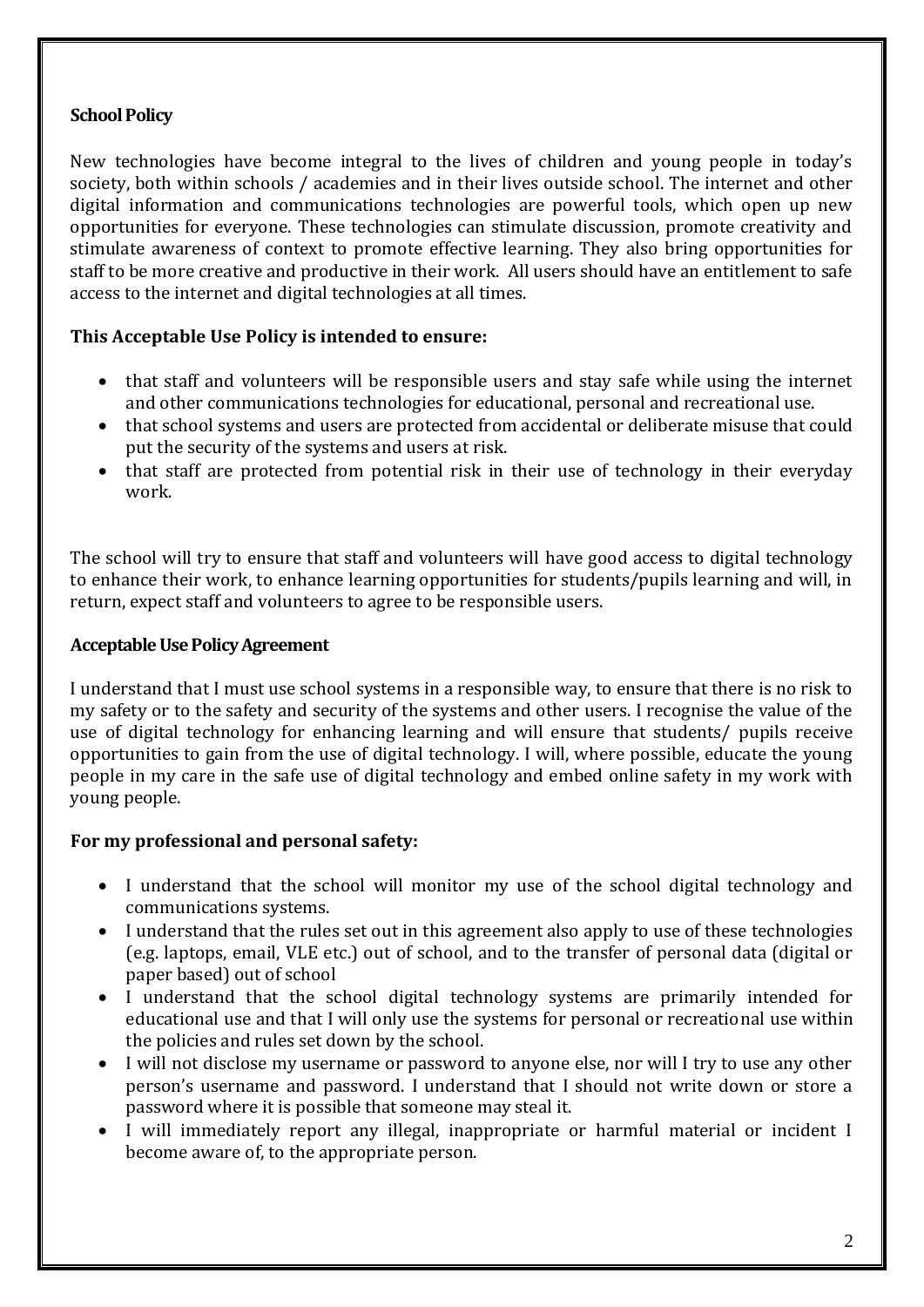# **I will be professional in my communications and actions when using school ICT systems:**

- I will not access, copy, remove or otherwise alter any other user's files, without their express permission.
- I will communicate with others in a professional manner, I will not use aggressive or inappropriate language and I appreciate that others may have different opinions.
- I will ensure that when I take and/or publish images of others I will do so with their permission and in accordance with the school's policy on the use of digital/video images. I will not use my personal equipment to record these images, unless I have permission to do so. Where these images are published (e.g. on the school website/ VLE) it will not be possible to identify by name, or other personal information, those who are featured.
- I will only use social networking sites in school in accordance with the school's policies.
- I will only communicate with students/ pupils and parents/carers using official school systems. Any such communication will be professional in tone and manner.
- I will not engage in any on-line activity that may compromise my professional responsibilities.

#### **The school and the local authority have the responsibility to provide safe and secure access to technologies and ensure the smooth running of the school:**

- When I use my mobile devices (laptops/tablets/mobile phones/USB devices etc.) in school, I will follow the rules set out in this agreement, in the same way as if I was using school equipment. I will also follow any additional rules set by the school about such use. I will ensure that any such devices are protected by up to date anti-virus software and are free from viruses.
- I will not use personal email addresses on the school ICT systems.
- I will not open any hyperlinks in emails or any attachments to emails, unless the source is known and trusted, or if I have any concerns about the validity of the email (due to the risk of the attachment containing viruses or other harmful programmes).
- I will ensure that my data is regularly backed up, in accordance with relevant school policies.
- I will not try to upload, download or access any materials which are illegal (child sexual abuse images, criminally racist material, adult pornography covered by the Obscene Publications Act) or inappropriate or may cause harm or distress to others. I will not try to use any programmes or software that might allow me to bypass the filtering/security systems in place to prevent access to such materials.
- I will not try (unless I have permission) to make large downloads or uploads that might take up internet capacity and prevent other users from being able to carry out their work.
- I will not install or attempt to install programmes of any type on a machine, or store programmes on a computer, nor will I try to alter computer settings, unless this is allowed in school policies.
- I will not disable or cause any damage to school equipment, or the equipment belonging to others.
- I will only transport, hold, disclose or share personal information about myself or others, as outlined in the School/LA Personal Data Policy (or other relevant policy). Where digital personal data is transferred outside the secure local network, it must be encrypted. Paper based Protected and Restricted data must be held in lockable storage.
- I understand that data protection policy requires that any staff or student/pupil data to which I have access, will be kept private and confidential, except when it is deemed necessary that I am required by law or by school policy to disclose such information to an appropriate authority.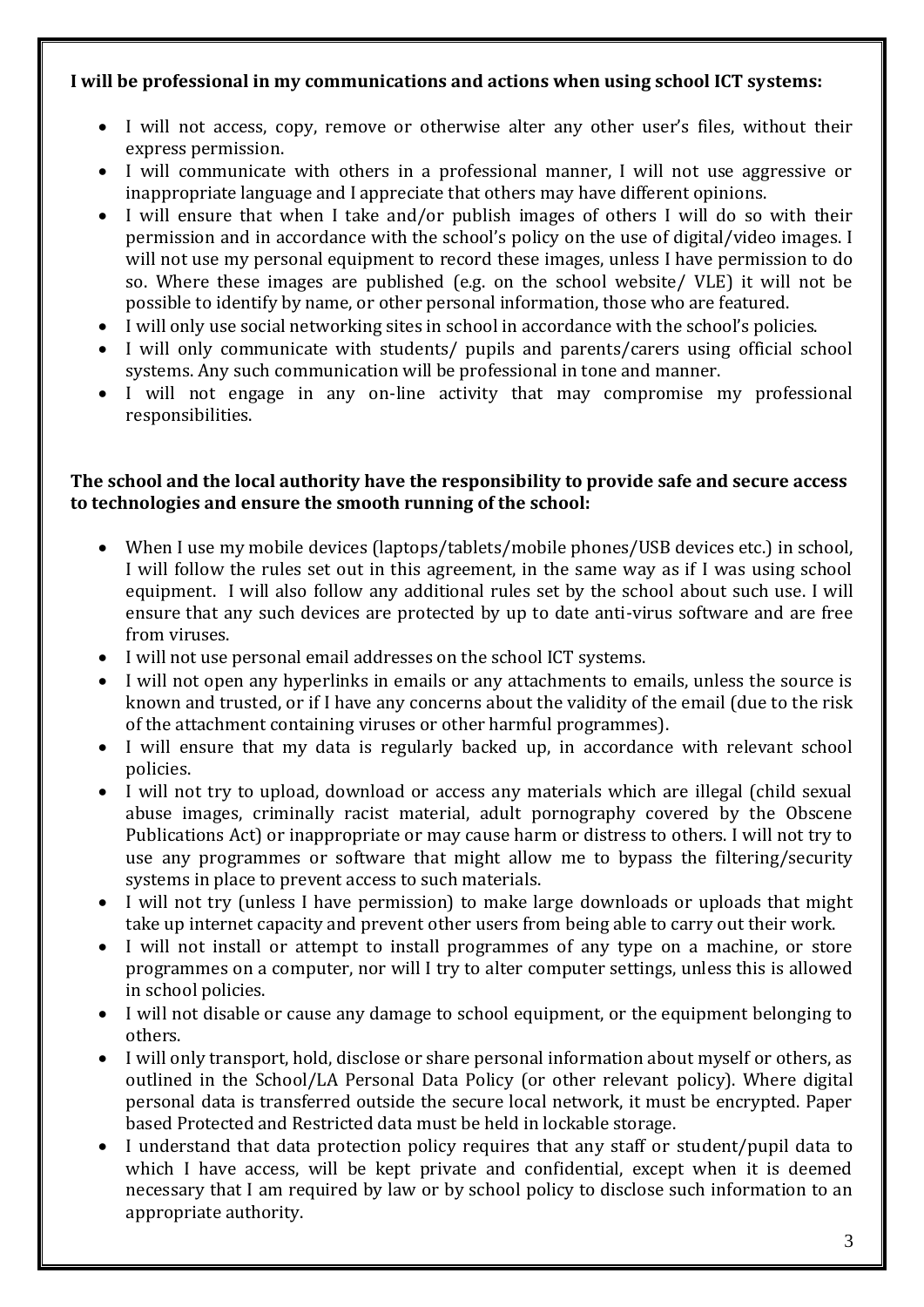I will immediately report any damage or faults involving equipment or software, however this may have happened.

## **When using the internet in my professional capacity or for school sanctioned personal use:**

- I will ensure that I have permission to use the original work of others in my own work
- Where work is protected by copyright, I will not download or distribute copies (including music and videos).

#### **I understand that I am responsible for my actions in and out of the** *school***:**

- I understand that this Acceptable Use Policy applies not only to my work and use of school digital technology equipment in school, but also applies to my use of school systems and equipment off the premises and my use of personal equipment on the premises or in situations related to my employment by the school
- I understand that if I fail to comply with this Acceptable Use Policy Agreement, I could be subject to disciplinary action. This could include a warning, a suspension, referral to Governors and/or the Local Authority and in the event of illegal activities the involvement of the police.

*All Staff and Volunteers should read this policy and sign the two sections on the Staff/Volunteer Acceptable Use Agreement form (See Appendix 1 attached).*